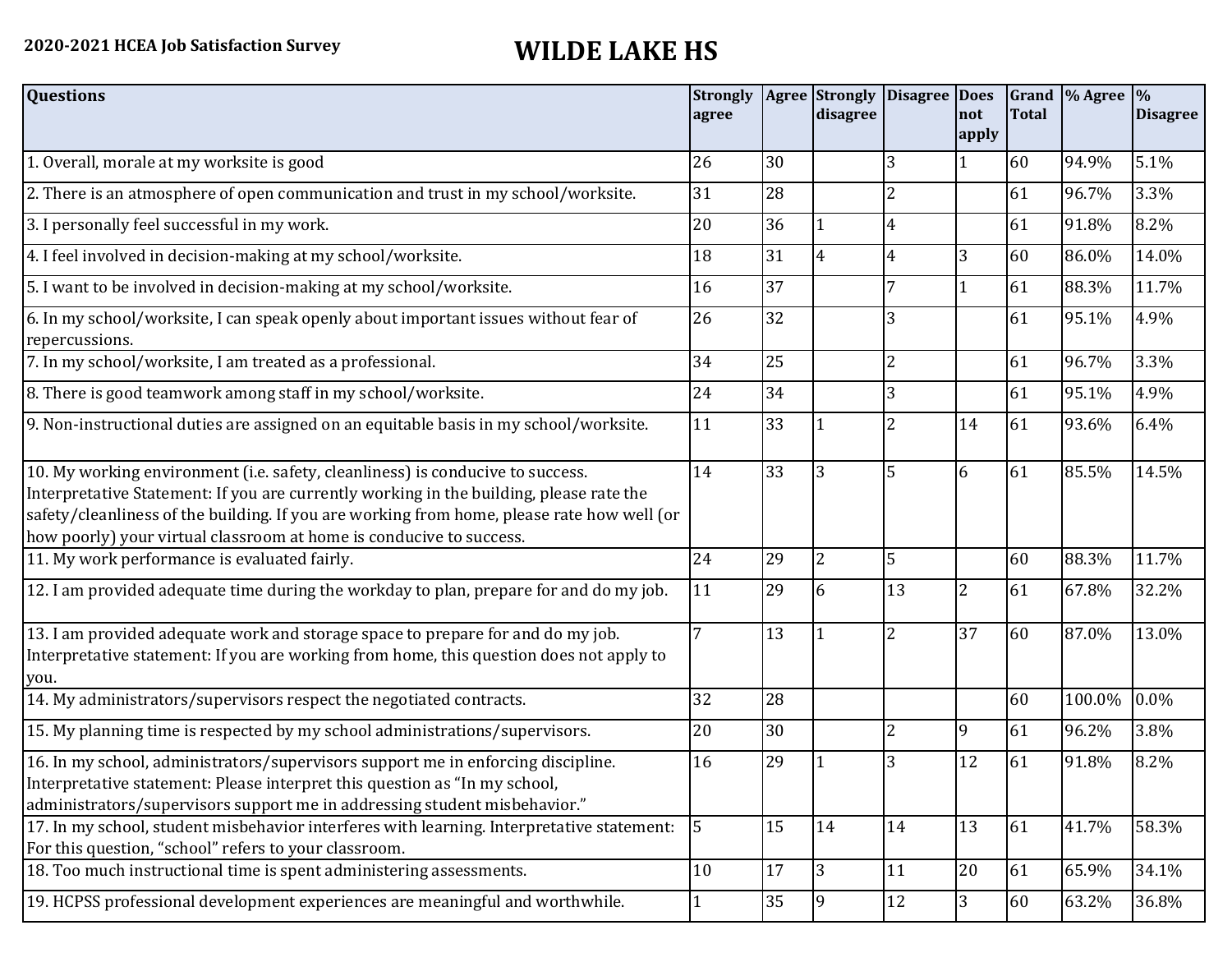| 24<br>13<br>20<br>61<br>45.9%<br>54.1%<br>4<br>8<br>8<br>42<br>$\overline{2}$<br>83.3%<br>16.7%<br>60<br>16<br>3<br>36<br>66.1%<br>33.9%<br>4<br>60<br>27<br>31<br>$\overline{2}$<br>3.3%<br>61<br>96.7%<br>13<br>27<br>9<br>61<br>75.5%<br>24.5%<br>8<br>4<br>12<br>37<br>9<br>83.1%<br>16.9%<br>$\mathbf{1}$<br>60<br>1<br>$\overline{2}$<br>37<br>18<br>61<br>3.5%<br>96.5%<br>$\overline{4}$<br>colleagues.<br>28. During this current school year, I have experienced harassing behavior from<br>14<br>3<br>44<br>0.0%<br>100.0%<br>61<br>13<br>3<br>29<br>73.7%<br>12<br>61<br>26.3%<br>4<br>11<br>3<br>22<br>21<br>$\overline{4}$<br>61<br>37.5%<br>62.5%<br>33<br>$\overline{2}$<br>15<br>6.5%<br>10<br>61<br>93.5%<br>collaboration.<br>36<br>2<br>6<br>14<br>3<br>61<br>33.9%<br>66.1%<br>$\overline{15}$<br>25<br>6<br>60<br>35.2%<br>10<br>64.8%<br>4<br>38<br>19<br>$\overline{2}$<br>96.6%<br>3.4%<br>61<br>24<br>$\overline{2}$<br>34<br>3.3%<br>61<br>96.7%<br>1<br>27<br>52.6%<br>3<br>18<br>$\overline{4}$<br>61<br>47.4%<br>9<br>participate in virtual learning.<br>21.7%<br>8<br>39<br>11<br>78.3%<br>2<br>61<br>35<br>84.5%<br>14<br>61<br>15.5%<br>$\overline{9}$<br>3<br>15<br>$\vert$ <sub>5</sub><br>65.5%<br>34<br>3<br>34.5%<br>61<br>$\overline{4}$<br>26<br>$\overline{5}$<br>12<br>33.3%<br>6<br>11<br>60<br>66.7% | 20. Increased workload has contributed to a decline in my morale.                                                                                          | 12 | 24 | 5 | 14 | 5 | 60 | 65.5% | 34.5% |
|---------------------------------------------------------------------------------------------------------------------------------------------------------------------------------------------------------------------------------------------------------------------------------------------------------------------------------------------------------------------------------------------------------------------------------------------------------------------------------------------------------------------------------------------------------------------------------------------------------------------------------------------------------------------------------------------------------------------------------------------------------------------------------------------------------------------------------------------------------------------------------------------------------------------------------------------------------------------------------------------------------------------------------------------------------------------------------------------------------------------------------------------------------------------------------------------------------------------------------------------------------------------------------------------------------------------------------------------------|------------------------------------------------------------------------------------------------------------------------------------------------------------|----|----|---|----|---|----|-------|-------|
|                                                                                                                                                                                                                                                                                                                                                                                                                                                                                                                                                                                                                                                                                                                                                                                                                                                                                                                                                                                                                                                                                                                                                                                                                                                                                                                                                   | 21. I am paid fairly.                                                                                                                                      |    |    |   |    |   |    |       |       |
|                                                                                                                                                                                                                                                                                                                                                                                                                                                                                                                                                                                                                                                                                                                                                                                                                                                                                                                                                                                                                                                                                                                                                                                                                                                                                                                                                   | 22. I have confidence in the leadership exhibited by the HCPSS Superintendent.                                                                             |    |    |   |    |   |    |       |       |
|                                                                                                                                                                                                                                                                                                                                                                                                                                                                                                                                                                                                                                                                                                                                                                                                                                                                                                                                                                                                                                                                                                                                                                                                                                                                                                                                                   | 23. I have confidence in the leadership exhibited by the Howard County Board of<br>Education.                                                              |    |    |   |    |   |    |       |       |
|                                                                                                                                                                                                                                                                                                                                                                                                                                                                                                                                                                                                                                                                                                                                                                                                                                                                                                                                                                                                                                                                                                                                                                                                                                                                                                                                                   | 24. I have confidence in the leadership exhibited by the Howard County Education<br>Association (HCEA).                                                    |    |    |   |    |   |    |       |       |
|                                                                                                                                                                                                                                                                                                                                                                                                                                                                                                                                                                                                                                                                                                                                                                                                                                                                                                                                                                                                                                                                                                                                                                                                                                                                                                                                                   | 25. I feel that HCPSS offers me the possibility of advancing professionally in the field of<br>education.                                                  |    |    |   |    |   |    |       |       |
|                                                                                                                                                                                                                                                                                                                                                                                                                                                                                                                                                                                                                                                                                                                                                                                                                                                                                                                                                                                                                                                                                                                                                                                                                                                                                                                                                   | 26. In my position, I receive appropriate and adequate support and training.                                                                               |    |    |   |    |   |    |       |       |
|                                                                                                                                                                                                                                                                                                                                                                                                                                                                                                                                                                                                                                                                                                                                                                                                                                                                                                                                                                                                                                                                                                                                                                                                                                                                                                                                                   | 27. During this current school year, I have experienced harassing behavior from                                                                            |    |    |   |    |   |    |       |       |
|                                                                                                                                                                                                                                                                                                                                                                                                                                                                                                                                                                                                                                                                                                                                                                                                                                                                                                                                                                                                                                                                                                                                                                                                                                                                                                                                                   | administrators/supervisors.                                                                                                                                |    |    |   |    |   |    |       |       |
|                                                                                                                                                                                                                                                                                                                                                                                                                                                                                                                                                                                                                                                                                                                                                                                                                                                                                                                                                                                                                                                                                                                                                                                                                                                                                                                                                   | 29. During this current school year, I have experienced harassing behavior from parents.                                                                   |    |    |   |    |   |    |       |       |
|                                                                                                                                                                                                                                                                                                                                                                                                                                                                                                                                                                                                                                                                                                                                                                                                                                                                                                                                                                                                                                                                                                                                                                                                                                                                                                                                                   | 30. At my school I spend most of my PIP time on non-instructional activities.                                                                              |    |    |   |    |   |    |       |       |
|                                                                                                                                                                                                                                                                                                                                                                                                                                                                                                                                                                                                                                                                                                                                                                                                                                                                                                                                                                                                                                                                                                                                                                                                                                                                                                                                                   | 31. At my school our administrator includes time during PIP for teacher-initiated                                                                          |    |    |   |    |   |    |       |       |
|                                                                                                                                                                                                                                                                                                                                                                                                                                                                                                                                                                                                                                                                                                                                                                                                                                                                                                                                                                                                                                                                                                                                                                                                                                                                                                                                                   | 32. In my school, I spend too much time in meetings.                                                                                                       |    |    |   |    |   |    |       |       |
|                                                                                                                                                                                                                                                                                                                                                                                                                                                                                                                                                                                                                                                                                                                                                                                                                                                                                                                                                                                                                                                                                                                                                                                                                                                                                                                                                   | 33. In my school, there is adequate support for special education students.                                                                                |    |    |   |    |   |    |       |       |
|                                                                                                                                                                                                                                                                                                                                                                                                                                                                                                                                                                                                                                                                                                                                                                                                                                                                                                                                                                                                                                                                                                                                                                                                                                                                                                                                                   | 34. My administrator/supervisor provides people working from home with flexibility in<br>their workday.                                                    |    |    |   |    |   |    |       |       |
|                                                                                                                                                                                                                                                                                                                                                                                                                                                                                                                                                                                                                                                                                                                                                                                                                                                                                                                                                                                                                                                                                                                                                                                                                                                                                                                                                   | 35. My administrator/supervisor has reasonable expectations of workload for staff while<br>in virtual learning.                                            |    |    |   |    |   |    |       |       |
|                                                                                                                                                                                                                                                                                                                                                                                                                                                                                                                                                                                                                                                                                                                                                                                                                                                                                                                                                                                                                                                                                                                                                                                                                                                                                                                                                   | 36. Students have adequate technology and tools (hardware/software/connectivity) to                                                                        |    |    |   |    |   |    |       |       |
|                                                                                                                                                                                                                                                                                                                                                                                                                                                                                                                                                                                                                                                                                                                                                                                                                                                                                                                                                                                                                                                                                                                                                                                                                                                                                                                                                   | 37. Staff have adequate technology hardware (e.g. computers, document cameras, other<br>technology hardware) to meet the requirements of virtual learning. |    |    |   |    |   |    |       |       |
|                                                                                                                                                                                                                                                                                                                                                                                                                                                                                                                                                                                                                                                                                                                                                                                                                                                                                                                                                                                                                                                                                                                                                                                                                                                                                                                                                   | 38. HCPSS has provided the software I need to do my job and collaborate with colleagues.                                                                   |    |    |   |    |   |    |       |       |
|                                                                                                                                                                                                                                                                                                                                                                                                                                                                                                                                                                                                                                                                                                                                                                                                                                                                                                                                                                                                                                                                                                                                                                                                                                                                                                                                                   | 39. The software and online services provided by HCPSS to do my job are difficult and/or<br>time-consuming to use.                                         |    |    |   |    |   |    |       |       |
|                                                                                                                                                                                                                                                                                                                                                                                                                                                                                                                                                                                                                                                                                                                                                                                                                                                                                                                                                                                                                                                                                                                                                                                                                                                                                                                                                   | 40. In my class, I feel that students are engaged in virtual learning                                                                                      |    |    |   |    |   |    |       |       |